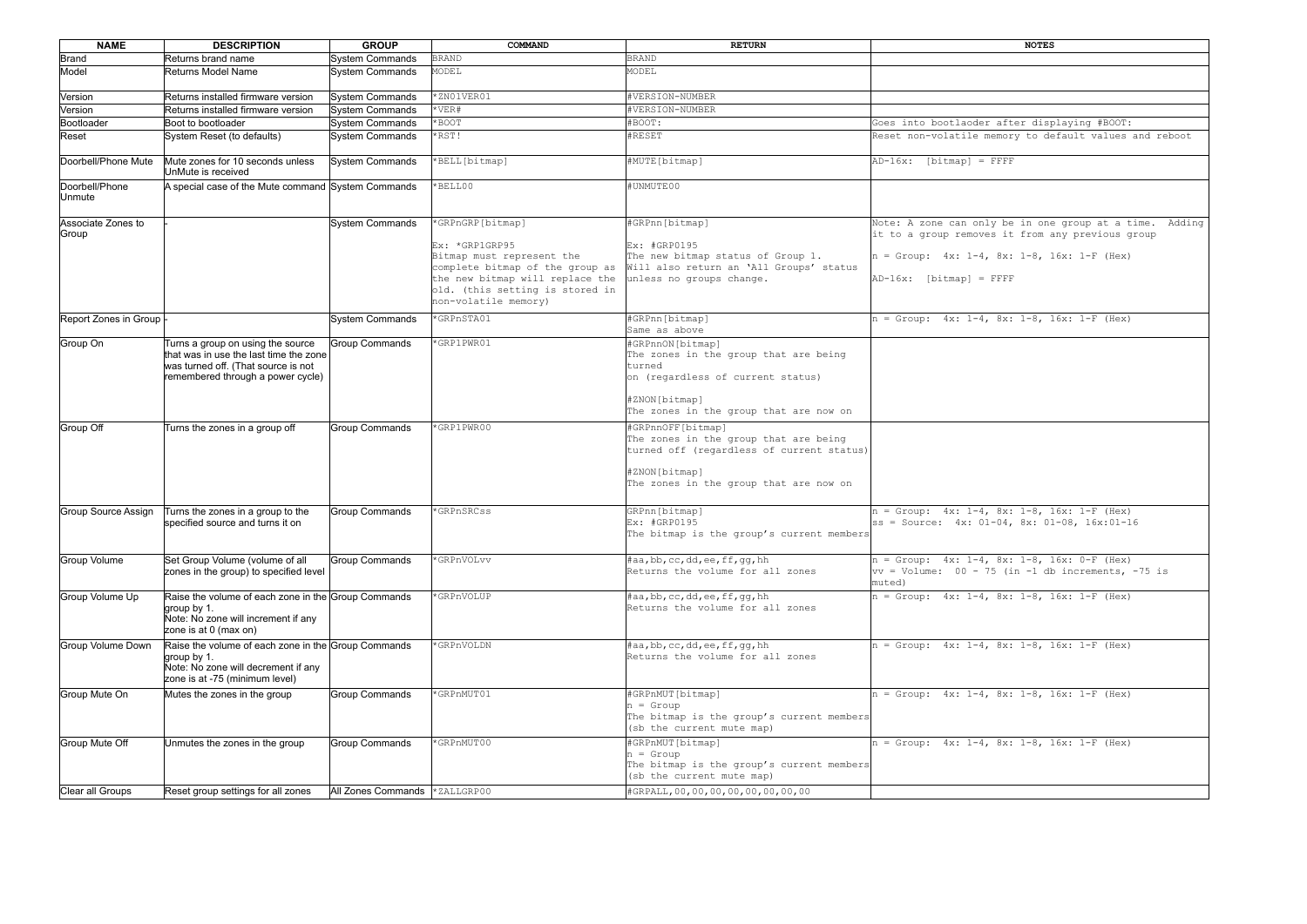| Standard                                  | Zone Status Request - Status Request for the specified<br>zone - standard request (single line)                                                          | Zone Commands      | *ZNzzSTA00                   | $\sharp z z$ , p, m, ss, -vv                                                                                      | $ zz = 2$ one: $4x: 01-0$<br>$ ss = Source: 4x: 01$<br>$ p = Power (1 = On)$<br>$m = Mute$ (1 = Muted)<br>$ vv = Volume:$<br>$4/8: 00 - 62$<br>$\left 4x/8x/16x: 00 - 75 \right $                                       |
|-------------------------------------------|----------------------------------------------------------------------------------------------------------------------------------------------------------|--------------------|------------------------------|-------------------------------------------------------------------------------------------------------------------|-------------------------------------------------------------------------------------------------------------------------------------------------------------------------------------------------------------------------|
| <b>Zone Status Request</b><br><b>Full</b> | Status Request for the specified<br>zone - status return for all<br>parameters (multiple lines)                                                          | Zone Commands      | *ZNzzSTA01                   | #ZSS,zz,p,m,ss,-vv<br>#BAL,zz,cc<br>#EQZ, zz, e1, e2, e3, e4, e5, e6, e7, e8<br>#TRB, zz, bb, tt<br>#BAS,zz,bb,tt | [Same as above] ZSS                                                                                                                                                                                                     |
| Combo Command 1                           | Combo Command - Type 1                                                                                                                                   | Combo Commands     | $*$ C $1:$ zz, p, m, ss, -vv | $#zz,p,m,ss,-vv$                                                                                                  | $*C1:02,0,0,04,-32$<br>p and m are ignored<br>$zz = Zone: 4x: 01-0$<br>$ ss = Source: 4x: 01$<br>$ p = Power (1 = On)$<br>$m = Mute$ (1 = Muted)<br>$ vv = Volume:$<br>$4/8: 00 - 62$<br>$4x/8x/16x$ : 00 - 75 (        |
| <b>Request Tone Settings</b>              |                                                                                                                                                          | Zone Commands      | *ZNzzSET00                   | $$zz$ , +bb, -tt                                                                                                  | $ zz  = 2$ one: $4x: 01-0$<br>$ ss = Source: 4x: 01$<br>$+bb = Bass: -12 to +$<br>$+$ tt = Treble: -12 to                                                                                                               |
| Zone Power On                             | Turns a source on using the source<br>that was in use the last time the zone<br>was turned off. (That source is not<br>remembered through a power cycle) | Zone Commands      | *ZNzzPWR01                   | $#zz, p, m, ss, -vv$                                                                                              | $ zz  = 2$ one: $4x: 01-0$<br>$ ss = Source: 4x: 01$<br>$ p = Power (1 = On)$<br>$ m = Mute$ (1 = Muted)<br>$ vv = Volume:$<br>$4/8: 00 - 62$<br>$4x/8x/16x$ : 00 - 75 (                                                |
| Zone Power Off                            | Same as above                                                                                                                                            | Zone Commands      | *ZNzzPWR00                   | Same as above                                                                                                     | Same as above                                                                                                                                                                                                           |
| Zone Power Toggle                         | Same as above                                                                                                                                            | Zone Commands      | *ZNzzPWR02                   | Same as above                                                                                                     | Same as above                                                                                                                                                                                                           |
| All Zones On                              |                                                                                                                                                          | All Zones Commands | *ZALLPWR01                   | #ZALLON (All zones on)<br>#ZNONFF (Zones On with bitmap)                                                          |                                                                                                                                                                                                                         |
| All Zones Off                             |                                                                                                                                                          | All Zones Commands | *ZALLPWR00                   | #ZALLOFF (All zones off)<br>#ZNON00 (Zones On with bitmap)                                                        |                                                                                                                                                                                                                         |
| Zone Mute On                              |                                                                                                                                                          | Zone Commands      | *ZNzzMUT01                   | $#zz, p, m, ss, -vv$                                                                                              | All Mute needs a bit<br>CANNOT be muted<br>$ zz = \text{Zone:} 4x: 01-0$<br>$ ss = Source: 4x: 01$<br>$ p = Power (1 = On)$<br>$ m = Mute$ (1 = Muted)<br>$ vv = Volume:$<br>$4/8$ : 00 - 62<br>$4x/8x/16x$ : 00 - 75 ( |
| Zone Mute Off                             |                                                                                                                                                          | Zone Commands      | *ZNzzMUT00                   | Same as above                                                                                                     | Same as above                                                                                                                                                                                                           |
| Zone Mute Toggle                          |                                                                                                                                                          | Zone Commands      | *ZNzzMUT02                   | Same as above                                                                                                     | Same as above                                                                                                                                                                                                           |
| All Zones Mute                            |                                                                                                                                                          | All Zones Commands | *ZALLMUT01                   | #ZALLMUTFF<br>Zones muted with bitmap                                                                             | All Mute needs a bit<br>CANNOT be muted                                                                                                                                                                                 |
| All Zones Unmute                          |                                                                                                                                                          | All Zones Commands | *ZALLMUT00                   | Same as above                                                                                                     | Same as above                                                                                                                                                                                                           |

```
S = Zone Status Standard
-04, 8x: 01-08, 16x:01-1601-04, 8x: 01-08, 16x:01-16(in -1 db increments, -75 is muted)
 for now
-04, 8x: 01-08, 16x:01-1601-04, 8x: 01-08, 16x:01-16(in -1 db increments, -75 is muted)
-04, 8x: 01-08, 16x:01-160.01-0.4, 8x: 0.1-0.8, 16x:01-16+12 in increments of 2
to +12 in increments of 2
-04, 8x: 01-08, 16x:01-1601-04, 8x: 01-08, 16x:01-16(in -1 db increments, -75 is muted)
It map because channels that are off
-04, 8x: 01-08, 16x:01-1601-04, 8x: 01-08, 16x:01-16(in -1 db increments, -75 is muted)
tmap because channels that are off
```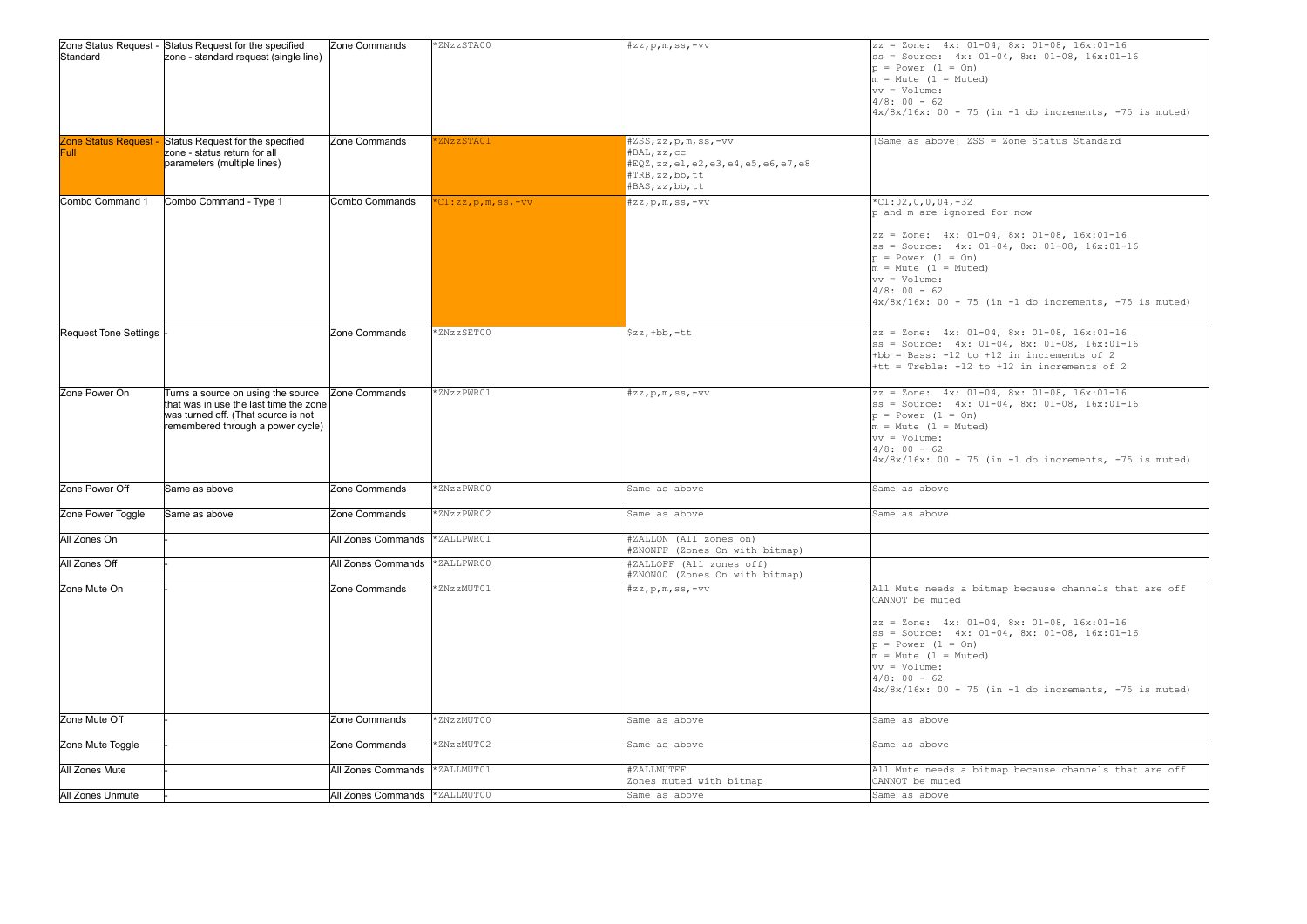| Zone Volume Set           | Set zone volume to level (turn on the Zone Commands<br>zone if not currently on) |                    | *ZNzzVOLvv | $\sharp$ zz, p, m, ss, -vv | $ zz = \text{Zone:} 4x: 01-0$<br>$ ss = Source: 4x: 01$<br>$ p = Power (1 = On)$<br>$m = Mute$ (1 = Muted)<br>$ vv = Volume:$ (defau<br>$4/8:00 - 62$<br>$4x/8x/16x$ : 00 - 75 (<br>FIX: Vol不能控制固定在<br>limit在0dB<br>$\sqrt{\text{VAR: Vol}}$ $\overline{\text{P}}$ 0 – ~ dB控<br>0dB                                                                |
|---------------------------|----------------------------------------------------------------------------------|--------------------|------------|----------------------------|----------------------------------------------------------------------------------------------------------------------------------------------------------------------------------------------------------------------------------------------------------------------------------------------------------------------------------------------------|
| Zone Volume Up            | Increases zone volume by 1                                                       | Zone Commands      | *ZNzzVOLUP | Same as above              | Same as above                                                                                                                                                                                                                                                                                                                                      |
| Zone Volume Down          | Decreases zone volume by 1                                                       | Zone Commands      | *ZNzzVOLDN | Same as above              | Same as above                                                                                                                                                                                                                                                                                                                                      |
| Zone Source Select        | Send specificed sourceout zones<br>output                                        | Zone Commands      | *ZNzzSRCss | Same as above              | Same as above                                                                                                                                                                                                                                                                                                                                      |
|                           | All Zone Source Select Set all zones to the same source                          | All Zones Commands | *ZALLSRCss | #ZALL ss<br>*ZNONFF        | $ ss = Source: 4x: 01$                                                                                                                                                                                                                                                                                                                             |
| Zone Treble Set           | Set Treble level                                                                 | Zone Commands      | *ZNzzTRBcc | \$zz, bb, tt               | Treble band: 10kHz<br>Zone: 4x: 01-04, 8x<br>$ cc $ = Set values for<br>UP: $02 (+02)$ , 04, 06,<br>Flat: 00<br>DN: $22(-02)$ , $24$ , $26$ ,<br>$(+/-)$ bb = Bass: -12<br>$(+/-)$ tt = Treble: -1                                                                                                                                                 |
| <b>Zone Treble Status</b> | <b>Treble Status</b>                                                             | Zone Commands      | *ZNzzTRB?  | #TRB, zz, bb, tt           |                                                                                                                                                                                                                                                                                                                                                    |
| Zone Treble Up            | Increase treble level by 2                                                       | Zone Commands      | *ZNzzTRBUP | \$zz, bb, tt               | Same as above                                                                                                                                                                                                                                                                                                                                      |
| Zone Treble Down          | Decrease treble level by 2                                                       | Zone Commands      | *ZNzzTRBDN | \$zz, bb, tt               | Same as above                                                                                                                                                                                                                                                                                                                                      |
| Zone Bass Set             | Set Bass level                                                                   | Zone Commands      | *ZNzzBAScc | \$zz, bb, tt               | Bass band: 100Hz<br>Zone: 4x: 01-04, 8x<br>$ cc = Set values for$<br>UP: $02 (+02)$ , 04, 06,<br>Flat: 00<br>DN: $22(-02)$ , $24$ , $26$ ,<br>$(+/-)$ bb = Bass: -12<br>$(+/-)$ tt = Treble: -1                                                                                                                                                    |
| <b>Zone Base Status</b>   | <b>Base Status</b>                                                               | Zone Commands      | *ZNzzBAS?  | #BAS, zz, bb, tt           |                                                                                                                                                                                                                                                                                                                                                    |
| Zone Bass Up              | Increase bass level by 2                                                         | Zone Commands      | *ZNzzBASUP | \$zz, bb, tt               | Same as above                                                                                                                                                                                                                                                                                                                                      |
| Zone Bass Down            | Decrease bass level by 2                                                         | Zone Commands      | *ZNzzBASDN | \$zz, bb, tt               | Same as above                                                                                                                                                                                                                                                                                                                                      |
| Zone Balance Set          | Set Balance adjustment                                                           | Zone Commands      | *ZNzzBALcc | #BAL, zz, -bb, -tt         | $ zz  = zone (AD-16x:1-$<br> cc <br>R-CH atenuationto<br>L-CH atenuationto<br>in 1.5 dB step, Fl<br>$bb = L-CH$ atenuation<br>tt = R-CH atenuation<br>Example Commands and<br>*ZNO1BAL21 (L-CH 1 s<br>#BAL,01,-01.5,-00.0<br>$ 0dB\rangle$<br>*ZN01BAL02 (R-CH 2 s<br>(#BAL,01,-00.0,-03.0<br>*ZN01BAL12<br>$(R-CH)$<br>$\#$ BAL, 01, -00.0, -18.0 |
| Zone Balance Status       | Return Balance Status                                                            | Zone Commands      | *ZNzzBAL?  | #BAL, zz, CC               | Same as above                                                                                                                                                                                                                                                                                                                                      |

```
-0.01 - 0.04, 8x: 0.1 - 0.8, 16x: 0.1 - 16-04, 8x: 01-08, 16x:01-1601-04, 8x: 01-08, 16x:01-16\overline{\text{ault:}} -30dB)
(in -1 db increments, -75 is muted)
在-6dB、EQ可調整但up 大於level 0dB要
空制、EQ可調整但up 大於level 0dB要 limit在
8x: 01-08, 16x:01-16
c -12dB to 12dB in 2dB steps
5,08,10,12(+12)5, 28, 30, 32(-12)to +12 in increments of 2
-12 to +12 in increments of 2
8x: 01-08, 16x:01-16
c -12dB to 12dB in 2dB steps
5,08,10,12(+12)5, 28, 30, 32(-12)to +12 in increments of 2
-12 to +12 in increments of 2
-16)01(-1.5dB) ~12(-18dB)
21(-1.5dB)~32(-18dB)Flat:00onto 0 to -18onto 0 to -18nd Returns:
step)
( -01.5: L-CH -1.5dB, -00.0: R-CHstep)
(-00.0: L-CH_0dB, -03.0: R-CH -3dB)12 step)
 (-00.0: L-CH_0dB, -03.0: R-CH -3dB)
```